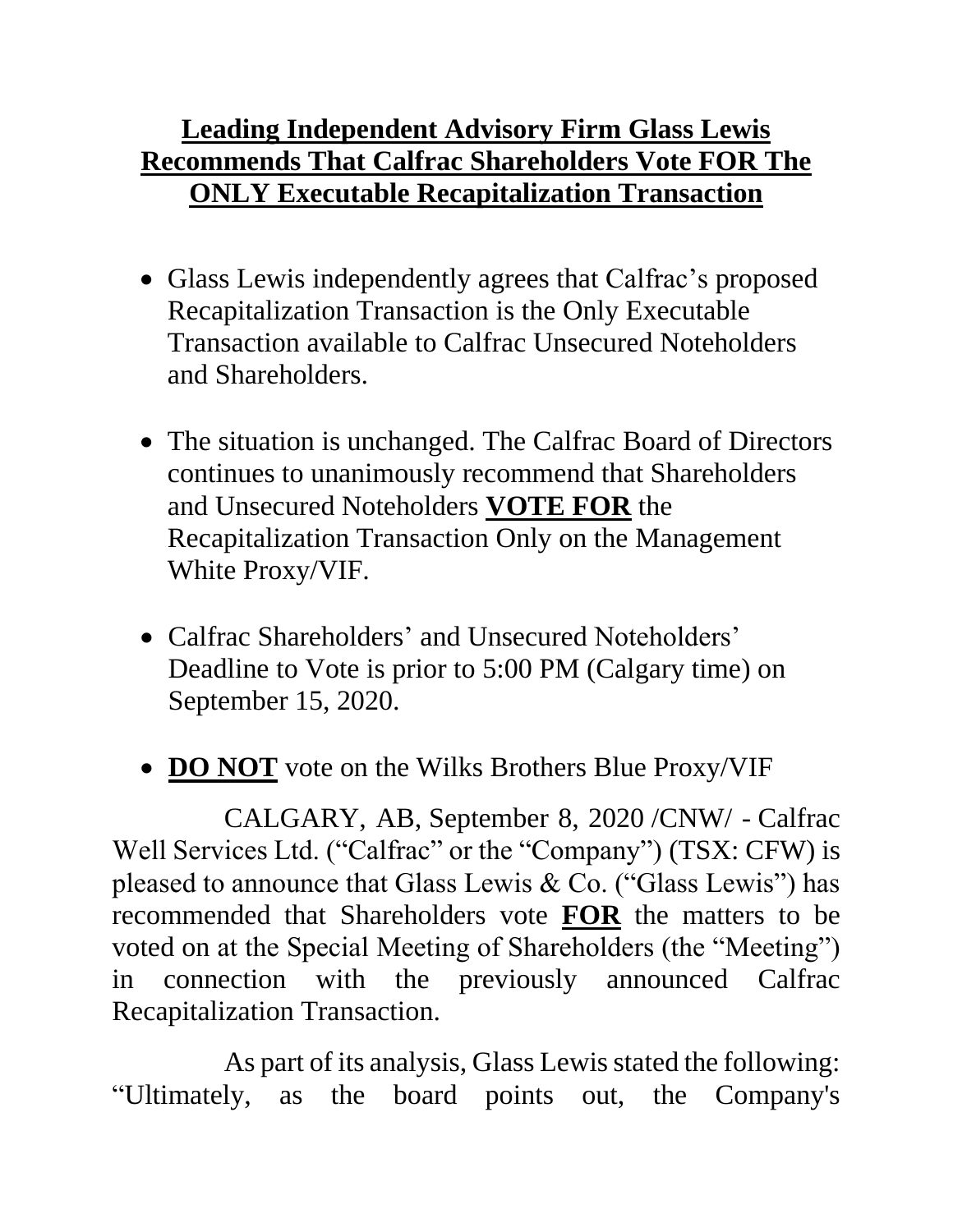Recapitalization Transaction is the only executable transaction available at this time, and for any of its faults, we recognize that it at least provides shareholders with the opportunity to retain some value in Calfrac's future business and potentially realize a recovery." Glass Lewis goes on to conclude: "Accordingly, at this time, we see reasonable grounds for common shareholders to support the proposed Recapitalization Transaction."

Furthermore, Glass Lewis' analysis stated that: "we are concerned that Wilks' actions are not driven by its position as a common shareholder, or the best interests of other common shareholders, but mostly by its holdings in the Company's debt securities and the potential recovery it may reap from those holdings going forward."

## **Clear Benefits of Calfrac's Recapitalization Transaction**

Calfrac reiterates that the Recapitalization Transaction provides the following clear benefits to stakeholders:

- It is actionable and comprehensive. It materially lowers Calfrac's debt by \$571.8 million and annual interest expense by \$52.7 million. Liquidity improves through a new \$60 million 1.5 Lien Note issuance;
- Calfrac remains an independent company, free of competitor control. This preserves the ability to pursue future valueenhancing or change of control transactions in more advantageous market conditions; and
- Shareholders and Unsecured Noteholders retain the opportunity to participate in the economic benefit of Calfrac share ownership as business conditions improve.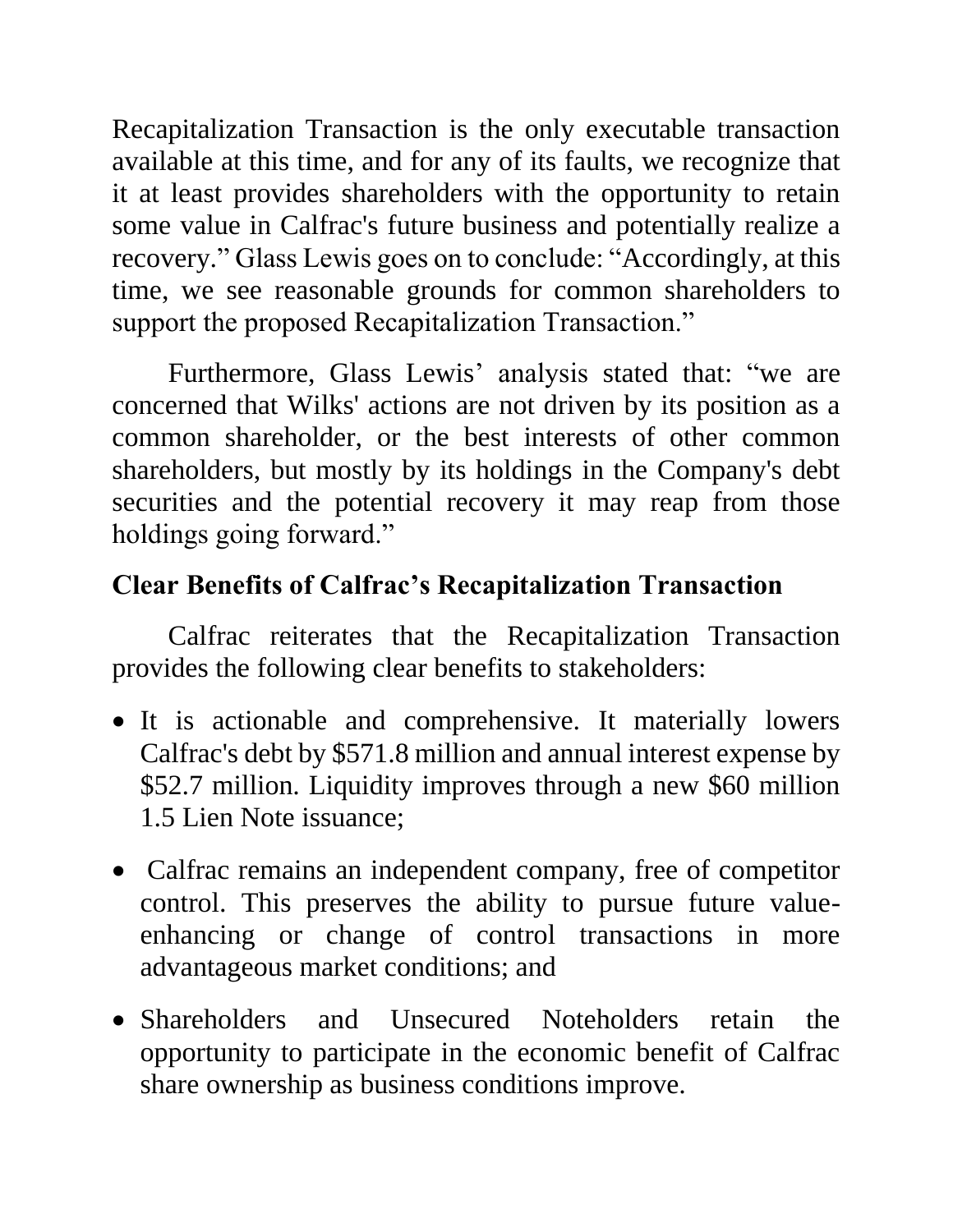Calfrac also notes that ISS, a competitive institutional investor advisory firm to Glass Lewis, has reached an alternative conclusion, with which Calfrac respectfully disagrees. ISS has not supported the Calfrac Recapitalization Transaction, opting instead to await an announced, but not yet formalized, offer from Wilks Brothers, LLC ("Wilks Brothers"). Such an offer may be forthcoming, conditional upon the Calfrac Recapitalization Transaction not being approved at the upcoming meetings of Calfrac stakeholders. However, consistent with Calfrac's evaluation of the potential outcomes if the Recapitalization Transaction is not consummated, ISS points out in its conclusion the risk of a scenario where there is no recovery for Shareholders.

There remain numerous other uncertainties and risks to Calfrac stakeholders associated with Wilks Brothers' proposed takeover bid, if it is made.

A takeover bid, such as Wilks Brothers is undertaking to make, must remain open for a minimum of 105 days, and also requires the tender of greater than 50% of the common shares that Wilks Brothers does not own. It is unclear whether Wilks Brothers will satisfy these conditions.

The numerous positive aspects of the Recapitalization Transaction previously presented by Calfrac continue to make the choice very clear:

Shareholders and Unsecured Noteholders should **VOTE FOR** the Recapitalization Transaction, only on the Company's White Proxy/VIF. **DO NOT** vote on the Wilks Brothers Blue Proxy/VIF.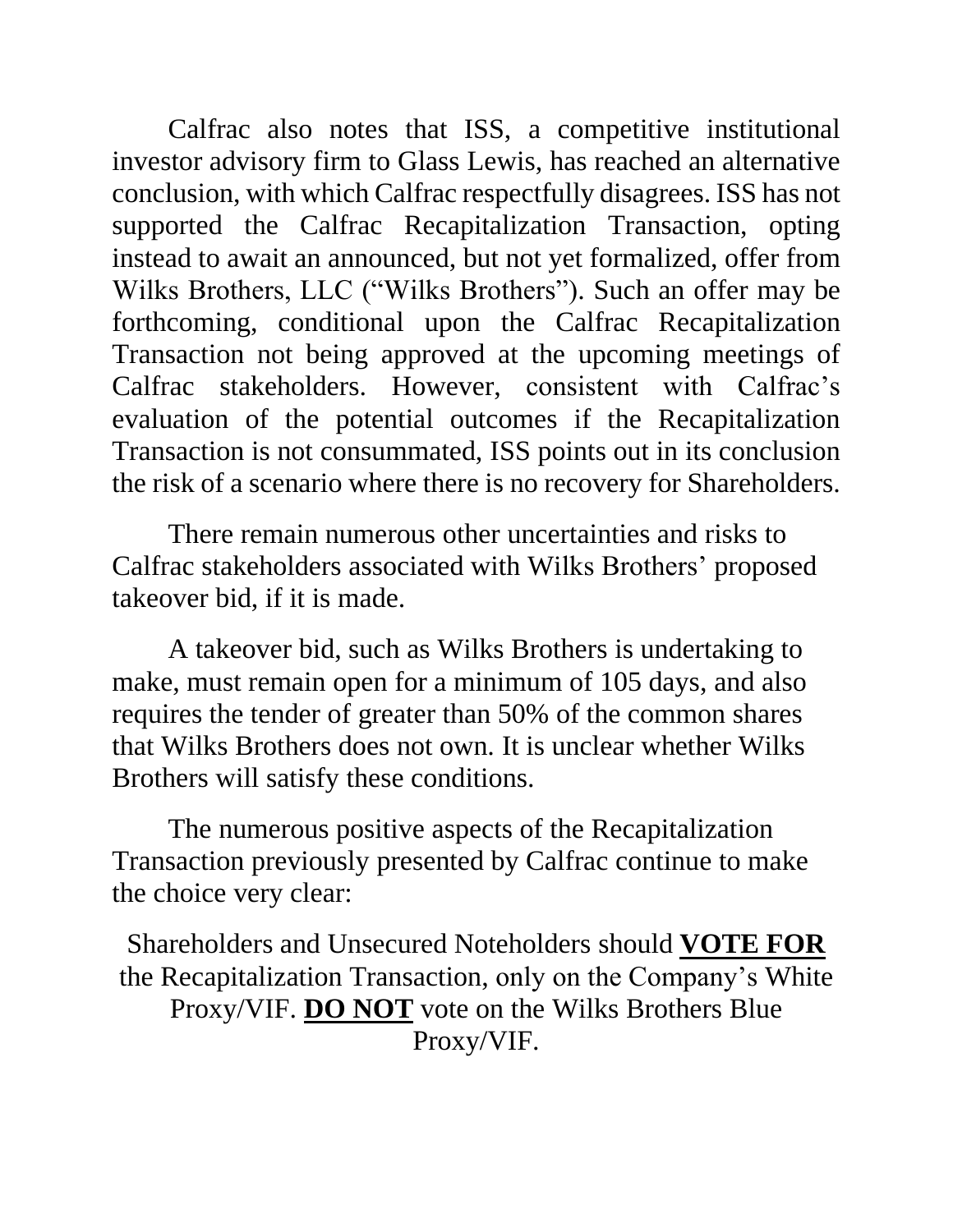## **Meeting and Voting Information**

The Meetings in respect of the Plan of Arrangement are scheduled to be held on September 17, 2020 in the McMurray Room at the Calgary Petroleum Club, 319 – 5th Avenue S.W., Calgary, Alberta. Pursuant to the Interim Order, the Unsecured Noteholders' Meeting is scheduled to begin at 1:00 p.m. (Calgary time), and the Shareholders' Meeting is scheduled to begin at 2:00 p.m. (Calgary time). The previously obtained Interim Order also authorized a new record date (the "Record Date") for purposes of voting at the Meetings, being 5:00 p.m. (Calgary time) on August 10, 2020.

**The deadline for Unsecured Noteholders and Shareholders to submit their proxies or voting instructions in order to vote on the Plan of Arrangement and other items to be considered at the applicable Meeting is 5:00 p.m. (Calgary time) on September 15, 2020.**

Any questions or requests for further information regarding voting at the Meetings should be directed to **Kingsdale Advisors by: (i) telephone, toll-free in North America at 1- 877-659-1822 or at 416-867-2272 outside of North America; or (ii) e-mail to [contactus@kingsdaleadvisors.com](mailto:contactus@kingsdaleadvisors.com)**.

Unsecured Noteholders that wish to receive their pro rata share of the 6% Early Consent Consideration (as defined in the Information Circular) must submit to their intermediaries on or prior to 5:00 p.m. (Calgary time) on September 8, 2020, or such earlier deadline as their intermediaries may advise, the required documentation or information described in the Information Circular.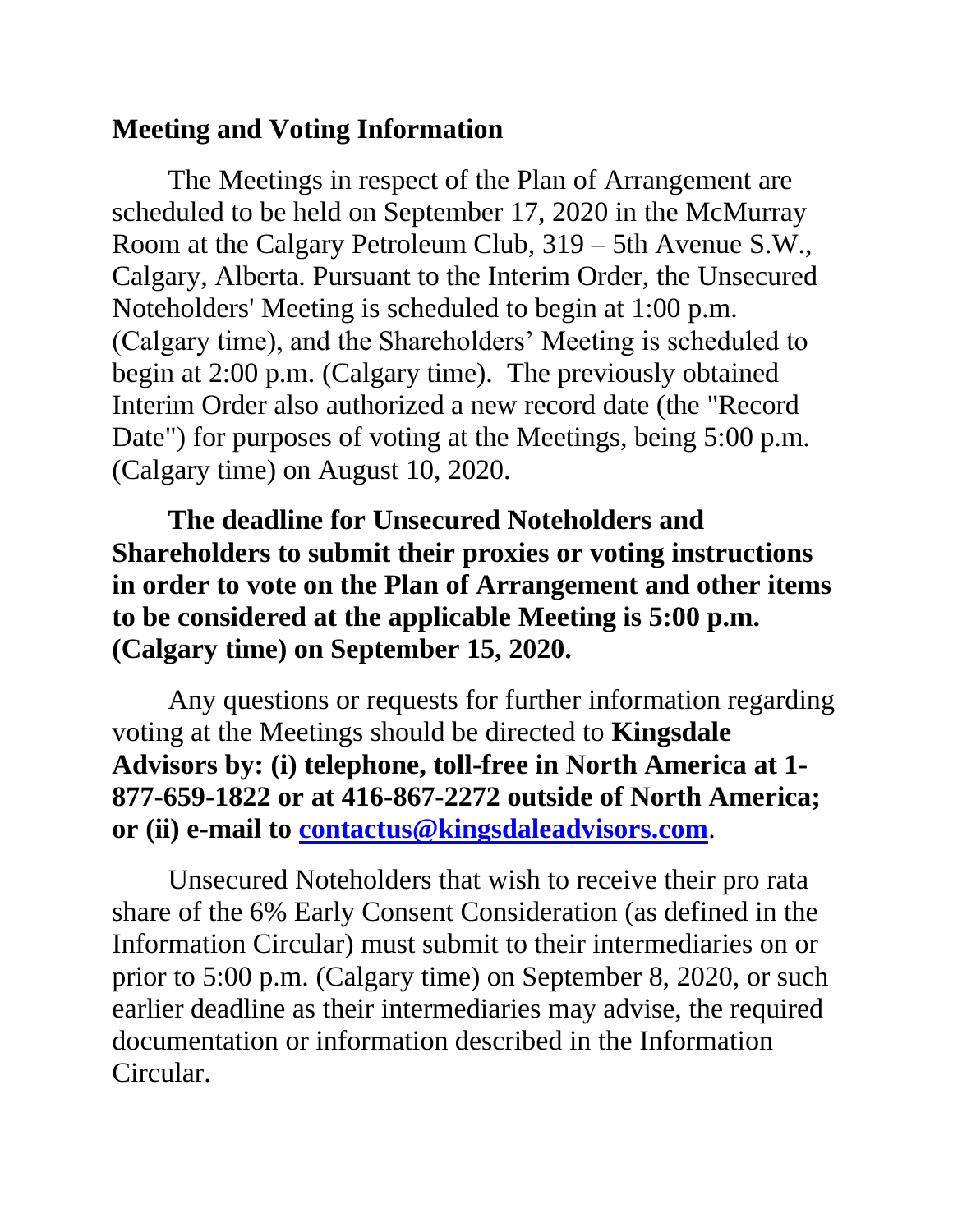Calfrac reminds all stakeholders that information in respect of the Recapitalization Transaction can be found at [http://calfrac.investorroom.com/transaction.](http://calfrac.investorroom.com/transaction) If you have any questions regarding the above, or related to the Recapitalization Transaction, please contact Scott Treadwell, Vice President, Capital Markets and Strategy at (403) 266-6000.

Calfrac's common shares are publicly traded on the Toronto Stock Exchange under the trading symbol "CFW". Calfrac provides specialized oilfield services to exploration and production companies designed to increase the production of hydrocarbons from wells drilled throughout western Canada, the United States, Argentina and Russia.

. . .

This press release contains forward-looking statements and forward-looking information within the meaning of applicable securities laws. The use of any of the words "expect", "anticipate", "continue", "estimate", "may", "will", "project", "should", "believe", "plans", "intends" and similar expressions are intended to identify forward-looking information or statements. More particularly and without limitation, this press release contains forward-looking statements and information relating to the proposed Recapitalization Transaction and its anticipated benefits and the potential for Wilks Brothers to make an unsolicited offer to acquire all of the issued and outstanding common shares of Calfrac and the risks and uncertainties associated therewith.

These forward-looking statements and information are based on certain key expectations and assumptions made by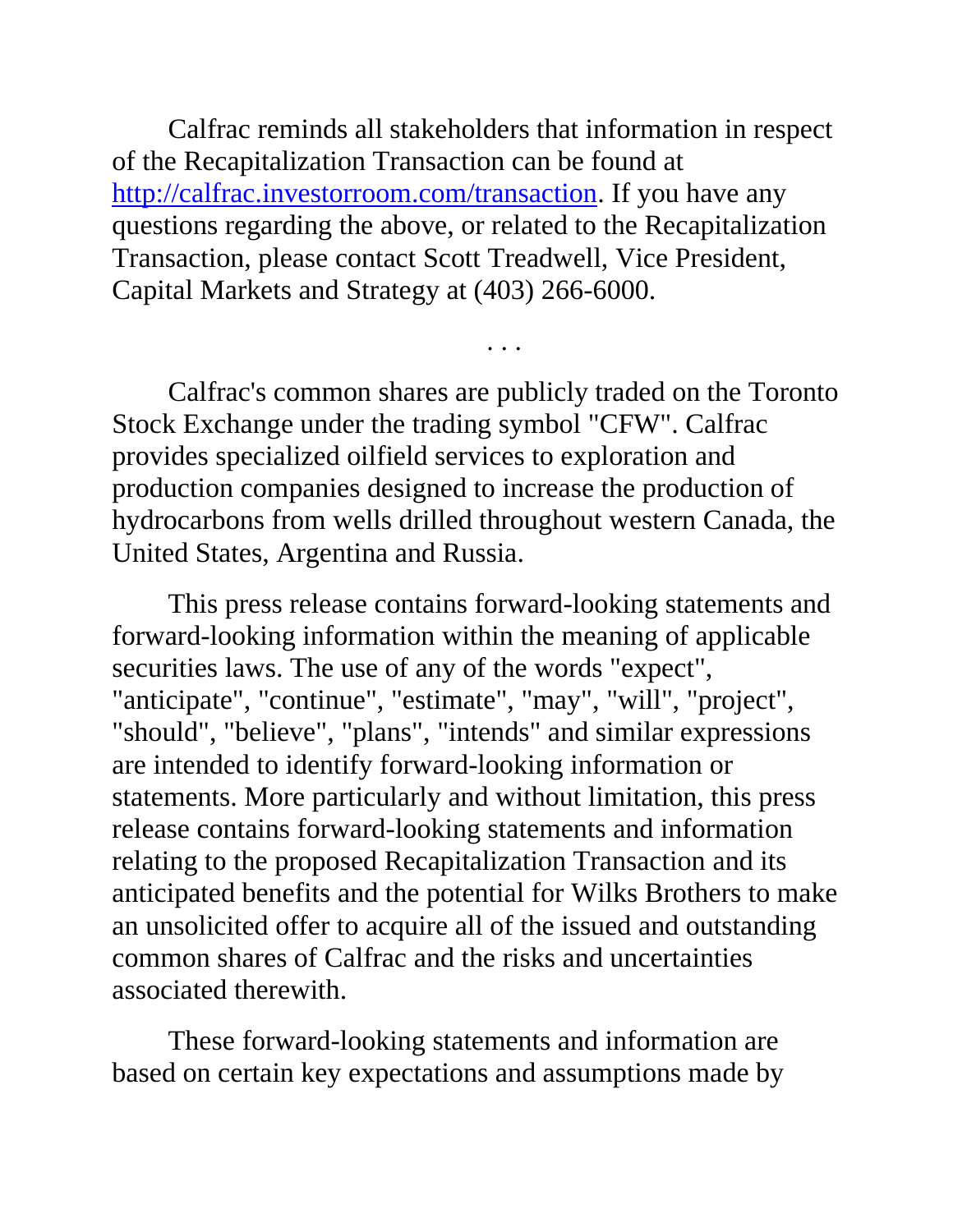Calfrac in light of its experience and perception of historical trends, current conditions and expected future developments as well as other factors it believes are appropriate in the circumstances, including, but not limited to, the following: the Recapitalization Transaction will be completed as proposed; economic and political environment in which Calfrac operates; Calfrac's expectations for its customers' capital budgets and geographical areas of focus; the effect unconventional oil and gas projects have had on supply and demand fundamentals for oil and natural gas; Calfrac's existing contracts and the status of current negotiations with key customers and suppliers; the effectiveness of cost reduction measures instituted by Calfrac; and the likelihood that the current tax and regulatory regime will remain substantially unchanged.

Although Calfrac believes that the expectations and assumptions on which such forward looking statements and information are based are reasonable, undue reliance should not be placed on the forward-looking statements and information as Calfrac cannot give any assurance that they will prove to be correct. Since forward-looking statements and information address future events and conditions, by their very nature they involve inherent risks and uncertainties. Actual results could differ materially from those currently anticipated due to a number of factors and risks. These include, but are not limited to, risks associated with: Calfrac's ability to continue to manage the effect of the COVID-19 pandemic on its operations; default under the Company's credit facilities and/or the Company's senior notes due to a breach of covenants therein; failure to reach any additional agreements with the Company's lenders; the impact of events of defaults in respect of other material